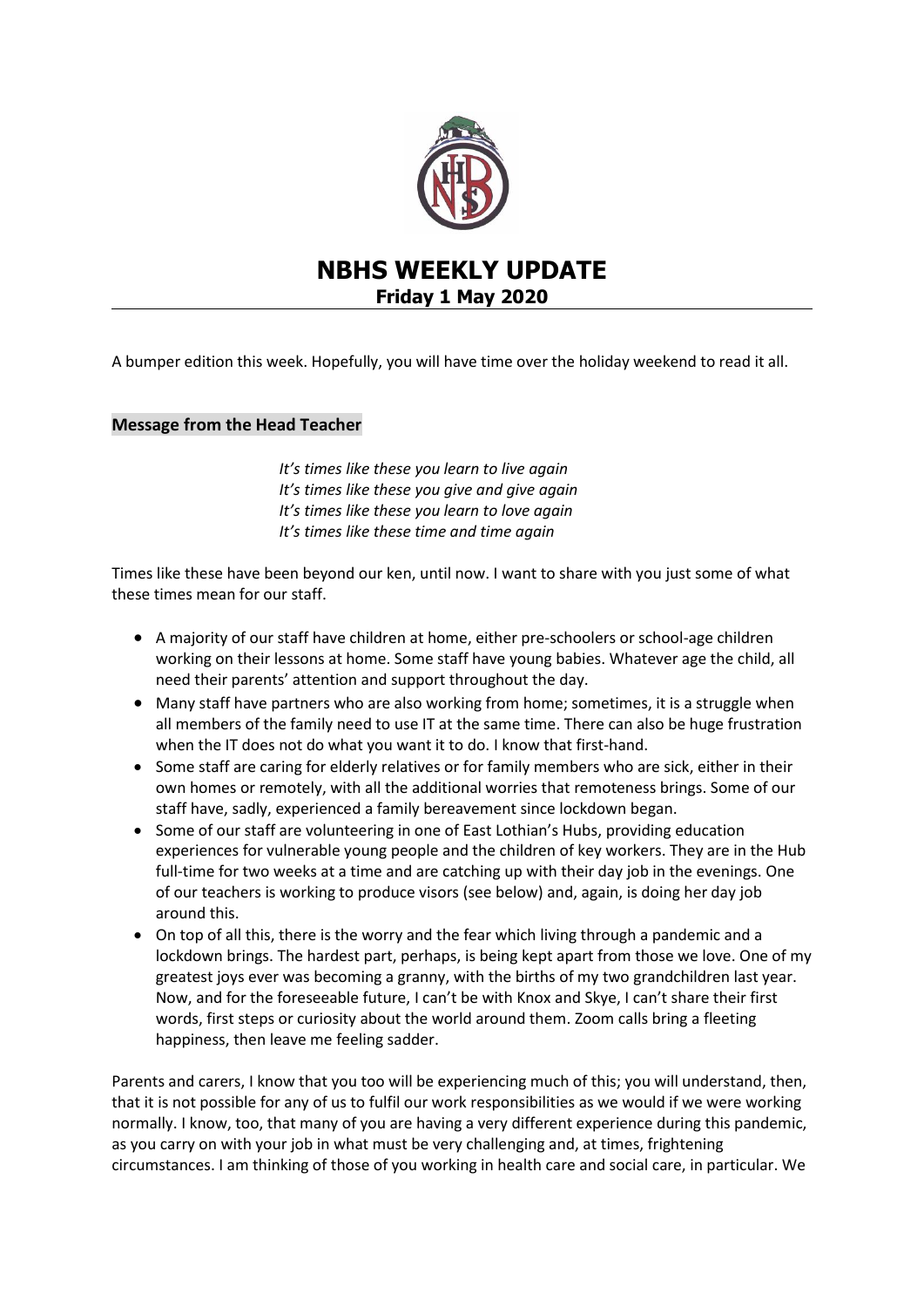see images of this on our TV news every day, but none of the rest of us can truly understand the reality of your working life. And then you go home from work exhausted, only for your children to tell you that they're stuck with their school work and they need your help.

Let's all have realistic expectations of each other in this difficult time. I want to assure you that the staff at NBHS are doing their absolute best for your children, the best they possibly can in the current circumstances. I know, too, that you are doing the best you can to support your children with their learning. Let's keep sharing our concerns with each other, sharing our appreciation for each other and supporting each other. That way, we can ensure that our wonderful young people have the most positive learning experience possible in times like these.

(Oh, and if you can't place the lines of poetry at the beginning, they were written by Dave Grohl of the Foo Fighters.)

## **Holidays**

Just a reminder that **Monday 4 May** and **Friday 8 May** are school holidays – Monday is the May Day holiday and Friday is VE Day. There is also a holiday for pupils on **Monday 18 May**, which is an inservice day for school staff.

## **New Timetable**

In last week's 'Welcome to the Summer Term' letter to pupils and parents from Mrs Rodger, there was mention of the new timetable starting in mid-May. It has now been agreed that all East Lothian secondary schools will start the new timetable on **Tuesday 19 May**. All pupils will move up a year group on that day, into their 2020 - 2021 classes. The pupils will be entered into new Google Classrooms, with their new teachers. The new start is particularly important for our current S4 and S5 pupils, who are no longer sitting exams throughout the month of May. We hope that they will be keen to get started on their new S5 and S6 courses, motivated and excited about the new learning ahead. Starting new courses two weeks earlier than originally planned will also help us to maximise pupils' learning should the re-opening of schools be by a phased return, as seems increasingly likely.

#### **Ongoing Support for Pupils**

We are very aware that some of our pupils are finding it particularly difficult to cope with not having the routine of normal school life. Guidance and pupil support staff have been keeping in regular contact with a number of families since the school building closed, as well as liaising with parents and pupils who have asked for support regarding a specific concern. We are also concerned that some of our pupils are not engaging with learning as much as we would expect and we are keen to support them to do so. To that end, faculty leaders will next week be making telephone calls home to the parents of the pupils giving us cause for concern. They will discuss with the parent what support we might give to help the pupil engage more in their learning. We hope that parents and pupils will find this helpful.

Further to support resources suggested in last week's Update, your child may also find Young Scot's COVID-19 information helpful. Link: [https://young.scot/campaigns/national/coronavirus.](https://young.scot/campaigns/national/coronavirus)

#### **PPE Equipment - Visors**

Ms Prete, faculty leader for design & technology, has been very busy over recent weeks: she has been working with other East Lothian CDT teachers to make visors for staff working in health, care and other organisations in the county, including here in the North Berwick area. The team is based at Preston Lodge High School, and they have now made well over 3000 visors. It's an incredible achievement in a short time – the staff even gave up much of their Easter holiday to keep the production line going and, now that term has started, they are combining this important work with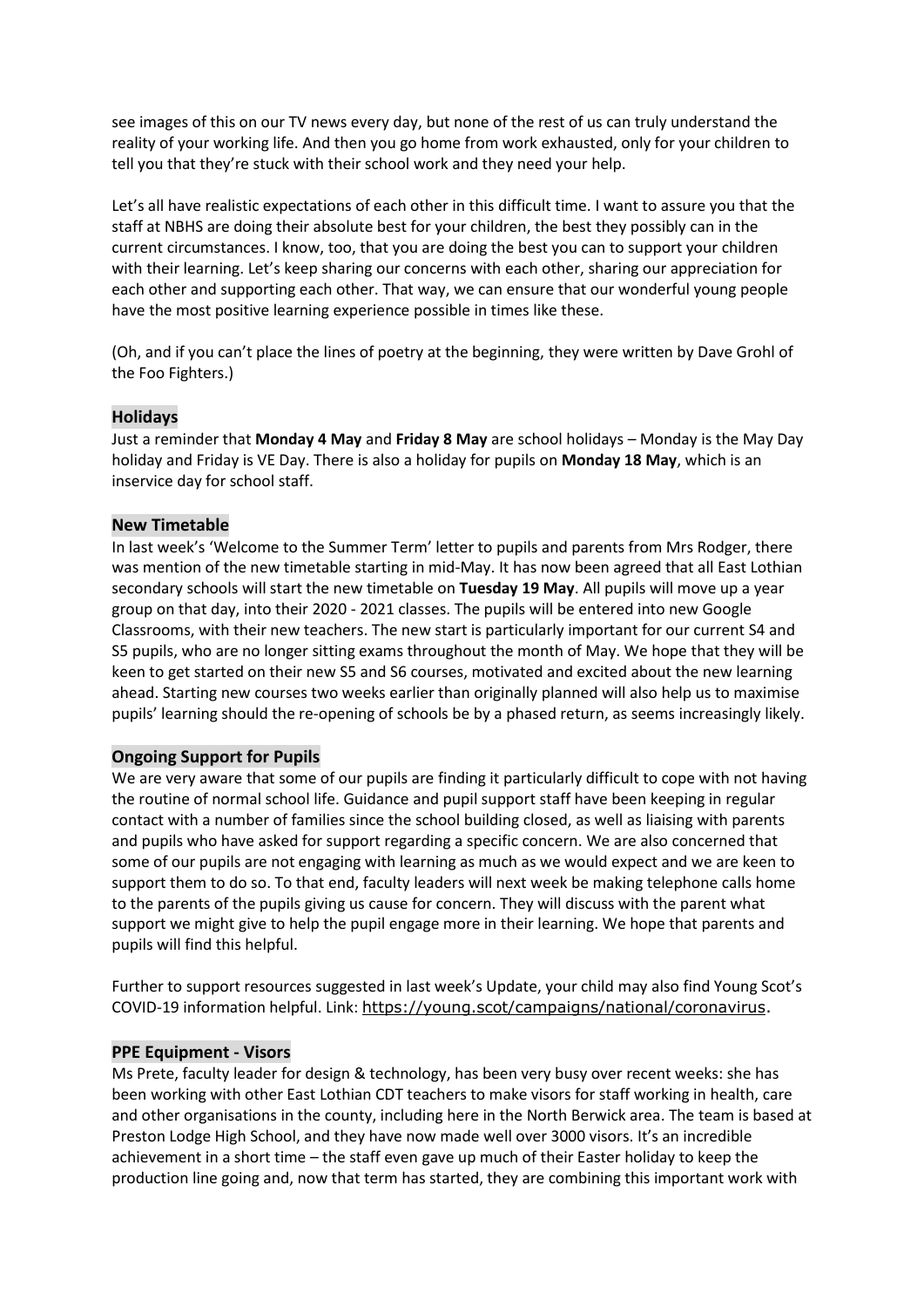their normal school work. Materials are required to produce the visors, so a justgiving fund has been set up. It has gone way beyond its target, with many generous donations and lovely messages. North Berwick Community Council very kindly donated £1000, and the team were very grateful. If you would like to contribute, you can follow this link: [https://www.justgiving.com/crowdfunding/julie](https://www.justgiving.com/crowdfunding/julie-lowe)[lowe.](https://www.justgiving.com/crowdfunding/julie-lowe) East Lothian school staff are now producing scrubs too, so funds are still needed. Thank you.

## **Planned Residential Trips**

As you are aware, the school trips planned for the summer term will now no longer be going ahead because of the ongoing situation with COVID - 19. We are in close discussions with both the Council and the relevant travel companies to negotiate the payment of refunds and will contact you as soon as we have confirmation of the position for each trip. Please be aware that these refunds will be processed by school office staff and will be repaid to you in the same instalments used to pay for the trip. There may also be a period of time before repayments show on your online account. Please be assured that we are striving to ensure that these refunds are made as quickly as possible and appreciate your support and patience at this time.

## **50 Word Writing Challenge**

Here is the opportunity for an interesting creative challenge for all the family. During the month of May, Scottish Adoption are working with the Scottish Book Trust, challenging everyone to write a story about adoption using only 50 words. The challenge is open to all ages so, while everyone is safe at home, they are encouraging families to get involved. All stories are to be entered via the Scottish Book Trust website here [www.scottishbooktrust.com/fifty-words-competitions/write-a-story-about](http://www.scottishbooktrust.com/fifty-words-competitions/write-a-story-about-adoption)[adoption](http://www.scottishbooktrust.com/fifty-words-competitions/write-a-story-about-adoption) and there will be prizes for the winners. Perhaps pupils taking part could also share their story with their English teacher.

## **The Big Book Weekend**

Thinking about stories, here is something to enjoy over the upcoming long weekend. The Big Book Weekend is a three day virtual festival, bringing together the best of all the cancelled UK literary festivals. Below is the programme for Friday 8 to Sunday 10 May - there are some cracking authors (and more!) who are taking part. Registration is free. <https://bigbookweekend.com/programme>

## **SCILT Languages Lockdown Playlist**

Our ability to travel may be curtailed for the moment, but why not bring the world into your home and widen your language listening by boogying along to this fab playlist compiled by the Scottish Centre for Language Teaching? If you feel inspired, why not make a tiktok of your dance routine and share it with us by emailing it to Miss Ritchie [\(sritchie@edubuzz.org\)](mailto:sritchie@edubuzz.org). The best ones will be posted on the Modern Languages Blog (if you're happy for me to do that)! :) <https://www.youtube.com/playlist?list=PLXe6vDlHtEF8Qg1xm1fxxCFHH4AJxhech>

# **"Buzzing about learning": Learning Opportunities for S3 to S6 Pupils – and for Parents**

Miss Ritchie shared the following information on two learning resources with her pupils this week and we thought it was so useful, we'd share it more widely. We also like her message to pupils about learning overall, so that is included below, too.

Open University - The OU are running free courses in a number of subjects. Each course tells you at the start how many hours of study it will take, it allows you t[o track your progress and it gives you a](https://www.open.edu/openlearn/education-development/learning/free-courses-and-content-school-study)  free Statement of Participation at the end of the course. Link:

[https://www.open.edu/openlearn/education-development/learning/free-courses-and-content](https://www.open.edu/openlearn/education-development/learning/free-courses-and-content-school-study)[school-study](https://www.open.edu/openlearn/education-development/learning/free-courses-and-content-school-study)